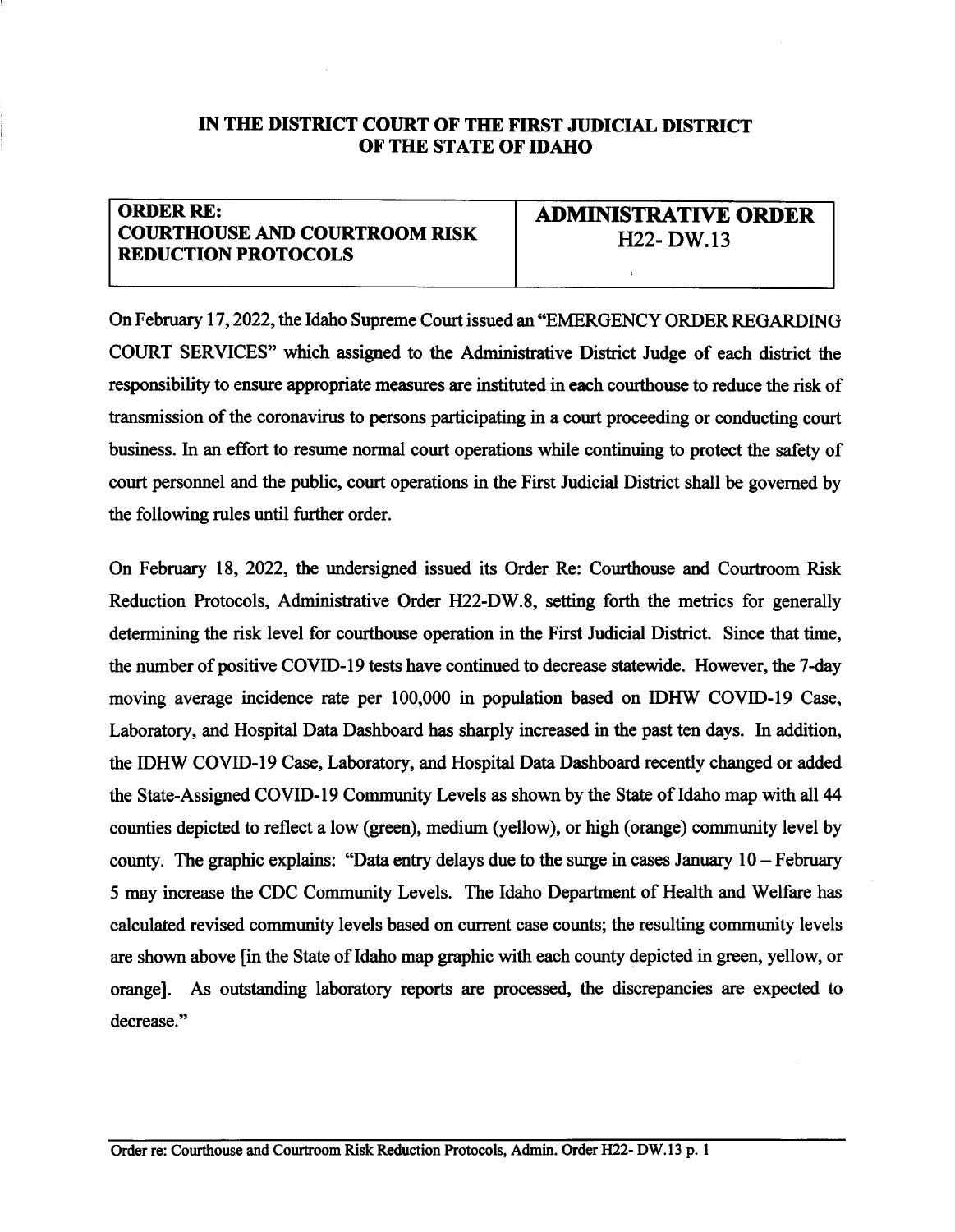Panhandle Health District publishes County Risk Levels for the five counties the district covers, which are the five counties in the First Judicial District of Idaho. Panhandle Health updates the risk levels weekly and publishes a graphic for each county with one of four risk levels: low (green), minimal (yellow), moderate (orange), and substantial (red). The metrics used for each risk level are published on Panhandle's website at https://panhandlehealthdirstrict.org/covid-19/.

The metics below will generally determine the risk level for courthouse operation in the First Judicial District:

- l. Red Level:
	- a. The county is at high risk (orange level) as depicted on the IDHW map graphic, and/or the county is at substantial risk (red level) as depicted on the Panhandle Health District graphic, AND
	- b. COVID-I9 vaccines and/or boosters are not readily available or effective at preventing hospitalization and death from COVID-I9, AND
	- c. The health district in which the courthouse is located is operating under crisis standards of care.
- 2. Yellow Level:
	- a. The county is at medium risk (yellow level) as depicted on the IDHW map graphic, and/or the county is at moderate risk (orange level) as depicted on the Panhandle Health District graphic, AND
	- b. COVID-I9 vaccines and/or boosters are readily available and effective at preventing hospitalization and death from COVID-I9, AND
	- c. The health distict in which the courthouse is located is not operating under crisis standards of care.
- 3. Green Level:
	- a. The county is at low risk (green level) as depicted on the IDHW map graphic, and/or the county is at minimal risk (yellow level) or low risk (green level) as depicted on the Panhandle Health District graphic, AND
	- b. COVID-19 vaccines and/or boosters are readily available and effective at preventing hospitalization and death from COVID-19, AND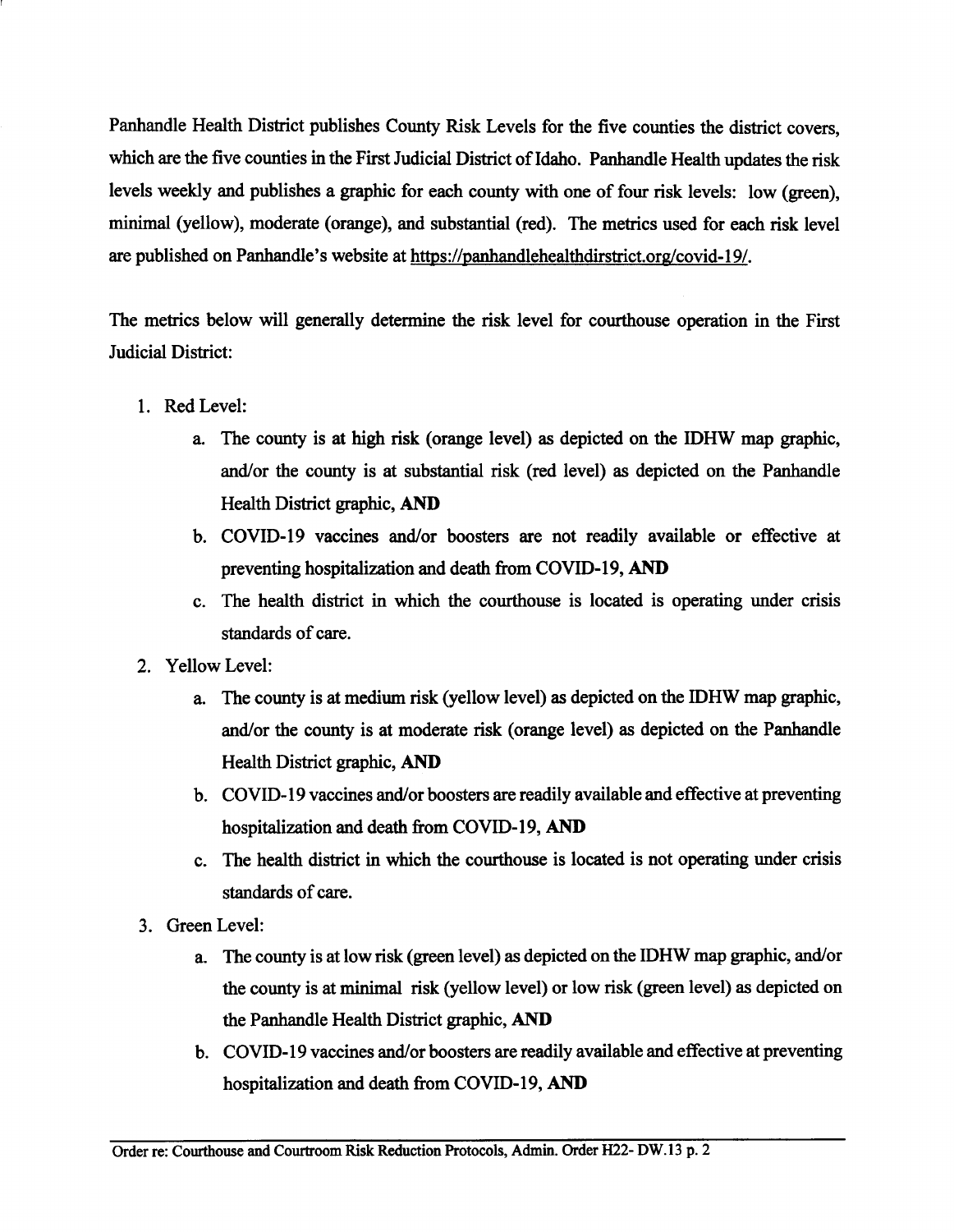c. The health distict in which the courthouse is located is not operating under crisis standards of care.

Court operations during the three risk levels are as follows:

- l. Red Level:
	- a. Jury trials are not permitted;
	- b. All persons are required to wear a mask while in a courthouse on court business. In addition, all persons, not of the same household, must observe a minimum of six feet of social distancing from other persons;
	- c. Only mandatory persons may attend in-person hearings. Mandatory personsi include the Judge, court clerks, court reporter, the parties, counsel for both parties, interpreter, witnesses, and court security.
	- d. Courthouse signage shall be conspicuously posted at all public entry points of a courthouse or other locations designated for court business indicating that all persons entering the courthouse on court business must wear a mask and must practice social distancing. Furthemrore, signage shall prohibit persons from entering the courthouse or other locations designated for cout business if they have been asked to self-isolate by any doctor, health agency or hospital, have been diagnosed with COVID-19 or are experiencing any symptoms associated with COVID-19.
- 2. Yellow Level:
	- a. Jury trials will proceed;
	- b. All persons are required to wear a mask while in a courthouse on court business. In addition, all persons, not of the same household, must observe a minimum of six feet of social distancing from other persons;
	- c. Criminal and civil proceedings may proceed in-person at the discretion of the presiding judge.
	- d. Courthouse signage shall be conspicuously posted at all public entry points of <sup>a</sup> courthouse or other locations designated for court business indicating that all persons entering the courthouse on court business must wear a mask and must practice social distancing. Furthermore, signage shall prohibit persons from entering the courthouse or other locations designated for court business if they have been